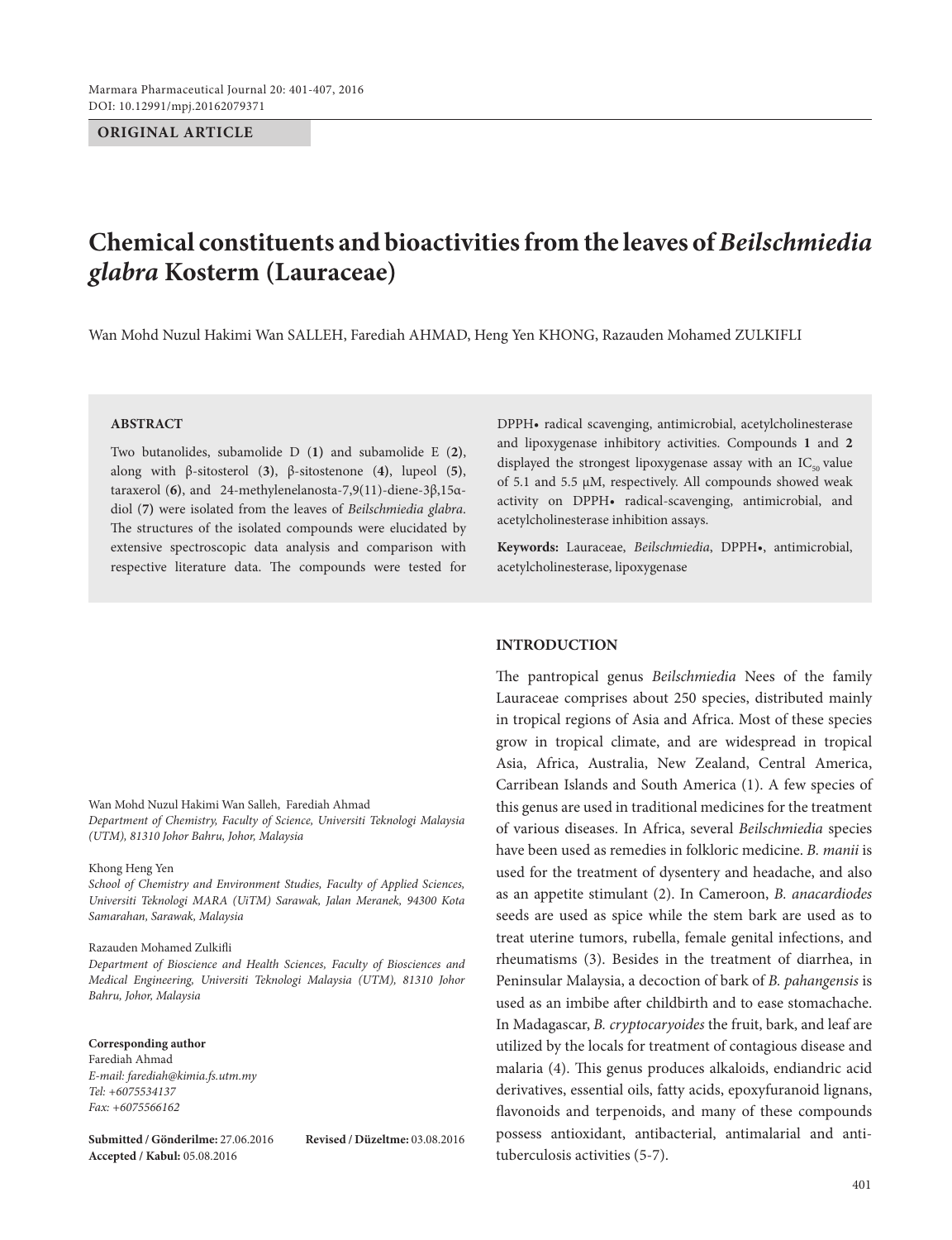We have recently reported the phytochemical studies of the stem barks extracts of this species and managed to isolate two new phenanthrene alkaloids, beilschglabrines A and B (8). Beilschglabrine A displayed considerable activity in the acetylcholinesterase (IC<sub>50</sub> 50.4  $\mu$ M), the DPPH• radical scavenging (IC<sub>50</sub> 115.9  $\mu$ M) and the lipoxygenase (IC<sub>50</sub> 32.8 µM) assays. In addition, we also managed to report the chemical compositions and biological activities of the leaf and bark oils from this species. The leaf and bark oil contained mainly β-eudesmol (15.4-19.3%) and β-selinene (12.2-16.9%). The leaf oil had the highest phenolic content (233.4 mg GA/g), while the bark oil showed potent activity in the β-carotene/linoleic acid bleaching assay (77.6%). Both the leaf and bark oils were active against *Candida glabrata*  and *Saccharomyces cerevisiae* with MIC values of 31.3 and 62.5 µg/mL, respectively. Tyrosinase (leaf 73.7%; bark 76.0%) and acetylcholinesterase (leaf 48.1%; bark 45.2%) inhibitory activities, and anti-inflammatory (leaf 59.7%; bark 48.9%) property were also identified (9).

In continuation of our search for bioactive compounds, we have performed a phytochemical study on the leaves part of *B. glabra*, which has led to the isolation of two butanolides; subamolide D **1** and subamolide E **2** (10). In addition, five known triterpenes β-sitosterol **3** (11), β-sitostenone **4** (12), lupeol **5** (13), taraxerol **6** (14), and 24-methylenelanosta-7,9(11)-diene-3β,15α-diol **7** (15) were also isolated (**Figure 1**). This paper describes the structural elucidation of **1** and **2**, together with the DPPH• radical scavenging activity, antimicrobial, acetylcholinesterase and lipoxygenase inhibitory activities of the isolated compounds.



**Figure 1.** Chemical structures of compounds (**1-7**) isolated from the leaves of *B. glabra*

# **MATERIAL AND METHODS**

#### **General experimental procedures**

The mass spectra were obtained on a Finnigan-MAT-95 mass spectrometer from National University of Singapore. The UV spectra were obtained in methanol on a Shimadzu UV 1601PC spectrophotometer. The IR spectra were obtained on a Perkin- Elmer 1600 FTIR spectrophotometer. The 1D and 2D NMR spectra were recorded in deuterated chloroform on a Bruker Avance 400 MHz spectrometer, chemical shifts (d) are reported in ppm on d scale, and the coupling constants (*J*) are given in Hz. Vacuum liquid chromatography (VLC) was performed using Merck silica gel 230-400 mesh, while column chromatography (CC) was performed using Merck silica gel 70-230 mesh. Preparative thin layer chromatography (PTLC) was prepared using silica gel 60  $PF_{254}$ . Thin layer chromatography (TLC) aluminum sheets pre-coated with silica gel 60  $F_{254}$  (0.2 mm thickness) was used to detect and monitor components presence in the crude samples or fractions. The TLC and PTLC spots were visualized under UV light (254 and 366 nm) followed by spraying with 5%  $\rm H_2SO_4$  and 1% vanillin in MeOH and heating at 120°C for 5 min. All solvents were AR grade.

# **Plant material**

The leaves of *B. glabra* were collected from Kluang, Johor in October 2014. The species was identified by Dr. Shamsul Khamis from the Institute of Bioscience (IBS), UPM and the voucher specimen (SK2570/14) deposited at the Herbarium of IBS.

# **Extraction and isolation**

Cold extraction of the powdered leaves (1 kg) of *B. glabra*, sequentially, with n-hexane, EtOAc and MeOH yielded the crude extracts, *n*-hexane (BGLH: 5.0 g, 0.50%), EtOAc (BGLE: 10.8 g, 1.08%) and MeOH (BGLM: 18.1 g, 1.81%). The *n*-hexane leaves extract (BGLH, 5.0 g) was fractionated by VLC and eluted with *n*-hexane:CHCl<sub>3</sub>:EtOAc to afford eight fractions (BGLH 1-8). Fractions BGLH 3-7 was combined and purified by CC eluted with *n*-hexane:CHCl<sub>3</sub> followed by PTLC to yield subamolide D **1** and subamolide E **2**. The EtOAc extract (BGLE, 10.0 g) was fractionated by VLC and eluted with *n*-hexane:EtOAc to afford six fractions (BGLE 1-6). Fractions BGLE 2-4 were combined and subjected to CC followed by PTLC to afford β-sitosterol **3**, β-sitostenone **4**, and lupeol **5**. The MeOH extract (BGLM, 15.0 g) was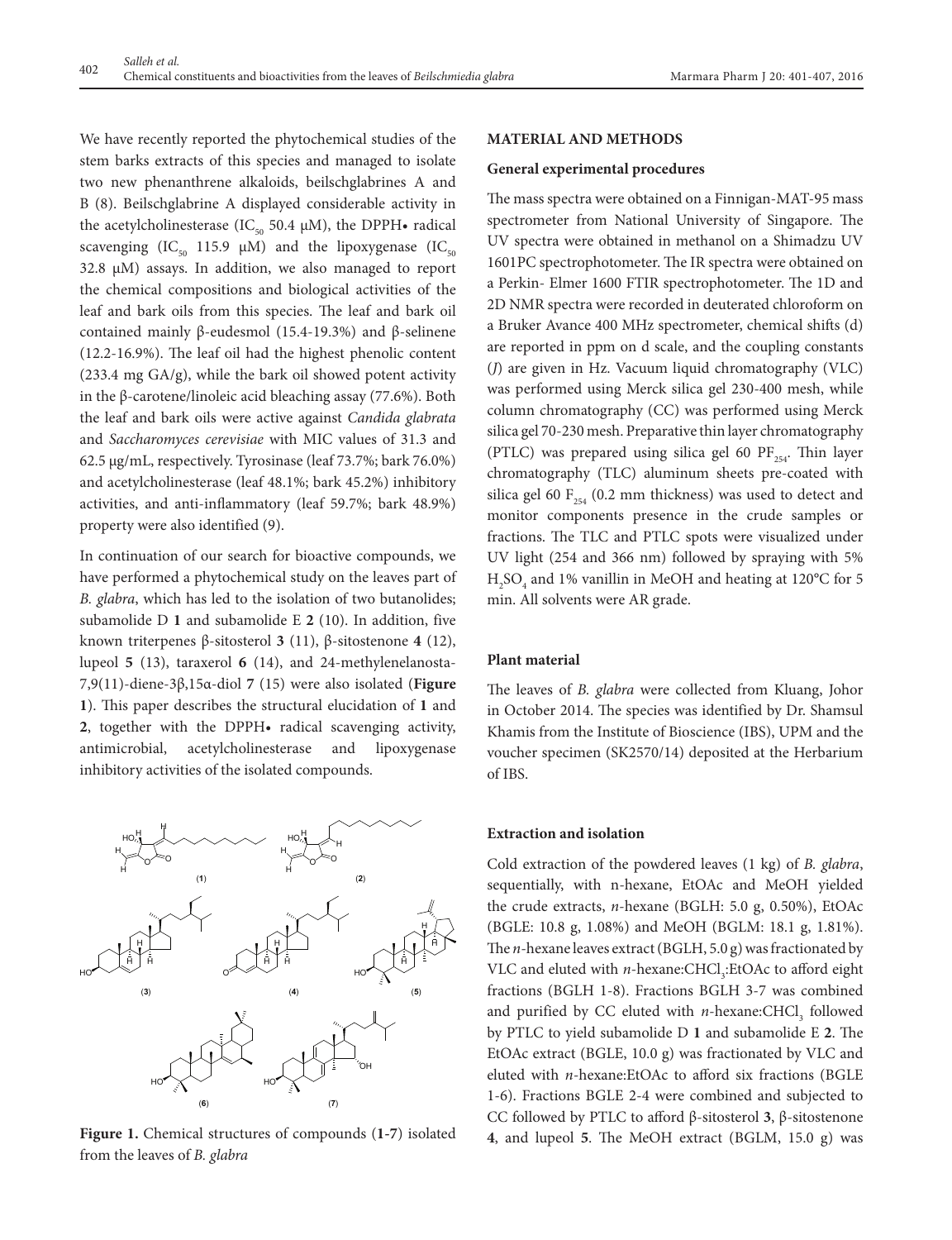subjected to VLC and eluted with *n*-hexane:CHCl3:MeOH to yield twelve fractions (BGLM 1-12). The combined fraction BGLM 3-8 was purified by CC and washed using cold *n*-hexane to yield taraxerol **6** and 24-methylenelanosta-7,9(11)-diene-3β,15α-diol **7**.

# **Biological activities**

# **Solvents and chemicals**

*Antioxidant:* 1,1-diphenyl-2-picrylhydrazyl (DPPH•) and butylated hydroxytoluene (BHT) were obtained from Sigma-Aldrich (Germany). Analytical grade methanol, ethanol and dimethylsulfoxide (DMSO) were purchased from Merck (Germany). *Antimicrobial:* Nutrient agar (NA), nutrient broth (NB), sabouraud dextrose agar (SDA), sabouraud dextrose broth (SDB), streptomycin sulphate and nystatin were purchased from Oxoid (Italy). All tested microorganisms were purchased from Mutiara Scientific (Malaysia). *Antiinflammatory:* Lipoxygenase inhibitor screening assay kit (Item No. 760700 Cayman Chemicals Co) was purchased from i-DNA Biotechnology (M) Sdn. Bhd. (Malaysia). *Acetylcholinesterase:* AChE enzyme (Type-VI-S, EC3.1.1.7), acetylthiocholine iodide, 5,50-dithio-bis(2-nitrobenzoic) acid (DTNB), and galantamine were purchased from Sigma-Aldrich (Germany). Analytical grade *n*-hexane, ethyl acetate and methanol used for extraction were purchased from Merck (Germany).

## **DPPH• free radical scavenging assay**

The free radical scavenging activity was measured by the DPPH• method with minor modifications (16). Briefly, 0.1 mM DPPH• (1 mL) dissolved in EtOH was added to an EtOH solution (3 mL) of the tested samples and standard (BHT) at different concentrations (200, 150, 100, 50, 25 μg/ mL). An equal volume of EtOH was added in the control test. The mixture was shaken vigorously and allowed to stand at room temperature for 30 min. Then the absorbance at 517 nm was measured with a UV-vis spectrophotometer. The percent inhibitions (I%) of DPPH• radical were calculated as follow:

$$
\rm I\% = [\ A_{blank} - A_{sample} \ /\ A_{blank} \ ] \times 100
$$

where  $A<sub>blank</sub>$  is the absorbance value of the control reaction (containing all reagents except the test samples) and  $A_{sample}$ is the absorbance values of the test samples/standard. The sample concentration providing 50% inhibition  $(IC_{50})$ was calculated by plotting inhibition percentages against concentrations of the sample. All tests were carried out in triplicate and IC<sub>50</sub> values were reported as means  $\pm$  SD of triplicates.

#### **Antimicrobial activity**

*Microbial strains:* Six microorganisms; two Gram-positive bacteria (*Bacillus subtilis* ATCC6633; *Staphylococcus aureus* ATCC29737), two Gram-negative bacteria (*Pseudomonas aeruginosa* ATCC9027 and *Escherichia coli* ATCC10536) and two fungals (*Aspergillus niger* ATCC16888 and *Candida glabrata* ATCC2001) were used. The strains were grown on NA for the bacteria and SDA for fungals. For the activity tests, NB for bacteria and SDB for fungals strains were used.

*Micro-dilution method:*Antimicrobial test were carried out by MIC (minimum inhibitory concentration), MBC (minimum bactericidal concentration) and MFC (minimum fungicidal concentration) by broth micro dilution method using 96 well microplates (17). The inocula of the microbial strains were prepared from 24 h broth cultures and suspensions were adjusted to 0.5 McFarland standard turbidity. Samples (1 mg) were dissolved in DMSO (1 mL) to get 1000 μg/mL stock solution. A number of wells (A–H) were reserved in each plate for positive and negative controls. Sterile broth (100 μL) was added to the well from row B to H. The stock solutions of samples (100 μL) were added to the wells at row A and B. Then, the mixture of samples and sterile broth (100 μL) at row B were transferred to each well in order to obtain a twofold serial dilution of the stock samples (concentration of 1000, 500, 250, 125, 62.5, 31.3, 15.6 and 7.8 μg/mL). The inoculum (100 μL) was added to each well. The final volumes in each well were 200 μL. Streptomycin sulphate for bacteria and nystatin for fungal were used as positive controls. Plates were incubated at 37°C for 24 h. Microbial growth was indicated by the presence of turbidity and a pellet at the bottom of the well. Samples from the MIC study which did not show any growth of bacteria were removed from each well (10 mL) and then subculture on the surface of the freshly prepared nutrient agar in disposable Petri dishes (50mm×15 mm). Then, the Petri dishes were inverted and incubated for 16-20 h at 37°C. After 16-20 h, the number of surviving organisms was determined.

#### **Lipoxygenase (LOX) inhibitory activity**

LOX inhibition was determined using an enzyme immuno assay (EIA) kit (Catalog No. 760700, Cayman Chemical, USA) according to the manufacturer's instructions and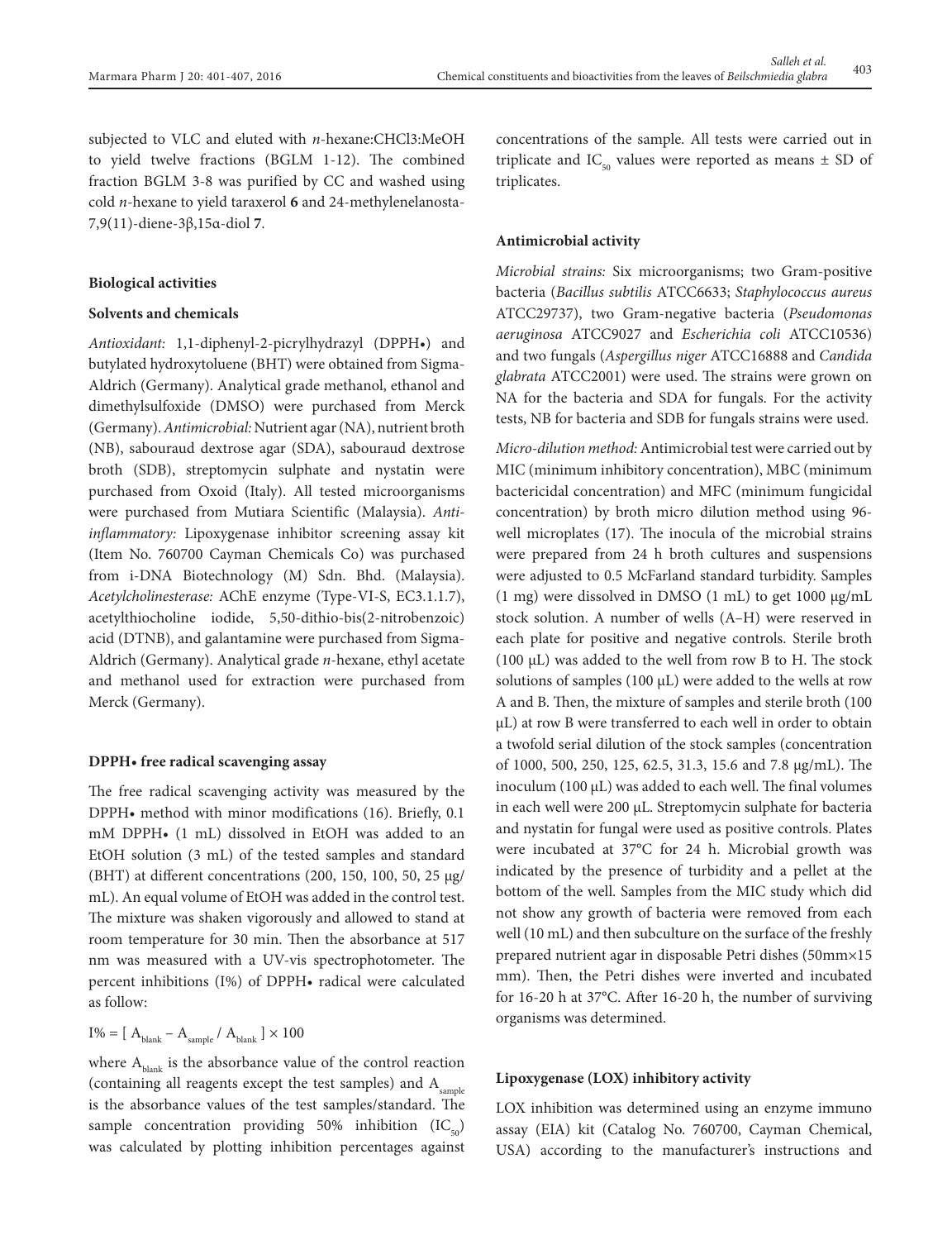literature (8). The Cayman Chemical lipoxygenase inhibitor screening assay detects and measures the hydroperoxides produced in the lipoxygenation reaction using a purified lipoxygenase. Stock solutions of the samples were dissolved in a minimum volume of DMSO and were diluted using the supplied buffer solution (0.1 M, Tris-HCl, pH 7.4). To a 90 µL solution of 5-LOX enzyme in 0.1 M, Tris-HCl, and pH 7.4 buffer, 10 µL of various concentrations of test samples (final volume of 210 µL) were added and the lipoxygenase reaction was initiated by the addition of 10  $\mu$ L (100  $\mu$ M) of arachidonic acid. After maintaining the 96-well plates on a shaker for 5 min,  $100 \mu L$  of chromogen was added and the plate was retained on a shaker for 5 min. The lipoxygenase activity was determined after measuring absorbance at a wavelength of 500 nm. The percentage inhibition (I%) of the samples was calculated as follows:

I% = [ 
$$
A_{initial\ activity} - A_{inhibitor} / A_{initial\ activity}] \times 100
$$

where  $A_{initial\, activity}$  is the absorbance of 100% initial activity wells without sample and  $A<sub>inhibitor</sub>$  is the absorbance of samples/reference. All tests were carried out in triplicate and expressed as means ± SD.

# **Acetylcholinesterase (AChE) activity**

AChE inhibitory activity of the samples was measured by slightly modifying the spectrophotometric method (18-19). Electric eel AChE was used, while acetylthiocholine iodide (AChI) was employed as the substrate of the reaction. DTNB acid was used for the measurement of the AChE activity. Briefly, 140 µL of sodium phosphate buffer (pH 8.0), 20 µL of DTNB, 20 µL of test samples and 20 µL of AChE solution were added by multichannel automatic pipette in a 96-well microplate and incubated for 15 min at 25°C. The reaction was then initiated with the addition of 10 µL of AChI. Hydrolysis of AChI was monitored by the formation of the yellow 5-thio-2-nitrobenzoate anion as a result of the reaction of DTNB with thiocholines, catalyzed by enzymes at 412 nm utilizing a 96-well microplate reader (Epoch Micro-Volume Spectrophotometer, USA). Percentage of inhibition (I%) of AChE was determined by comparison of rates of reaction of samples relative to blank sample (EtOH in phosphate buffer  $pH = 8$ ) using the formula:

 $I\% = [E - S / E] \times 100;$ 

where E is the activity of enzyme without test sample and S is the activity of enzyme with test sample. The experiments were done in triplicate. Galantamine was used as the positive controls.

# **Statistical analysis**

Data obtained from the biological activities are expressed as mean ±SD of triplicates. The statistical analyses were carried out by employing one-way ANOVA. A statistical package (SPSS version 11.0) was used for the data analysis.

# **RESULTS AND DISCUSSION**

Compound **1** was obtained as a colourless liquid. The EIMS spectrum revealed the molecular ion peak at *m/z* 266 and the molecular formula was deduced as  $C_{16}H_{26}O_3$ , with four degree of unsaturation, indicative of one cyclic and three double bonds. The IR spectrum showed absorption bands for a hydroxyl group at 3418 cm-1, and an α,β-unsaturated γ-lactone moiety at 1774 and 1675 cm<sup>-1</sup>. The UV spectrum showed an absorption at 245 nm indicating the presence of β-hydroxy-γ-methylene-α,β-unsaturated γ-lactone (20). The <sup>1</sup>H NMR and COSY spectra showed the presence of β-hydroxy-γ-methylene-α,β-unsaturated γ-lactone skeleton with the *Z* geometry of the trisubstituted double bond at δ 6.68 (1H, ddd, *J* = 2.4, 2.0, 2.0 Hz) corresponding to proton H-1'. The presence of a broad singlet  $\delta$  1.27 integrating for fourteen protons was assigned to protons in an aliphatic chain, H-4′−10′. The methyl group for H-11′ was observed as a triplet at  $\delta$  0.90 ( $J = 6.4$  Hz). The exocyclic olefinic protons appeared as doublet of doublets at δ 4.69 and 4.90 (each *J* = 2.8, 1.6 Hz, H-6a/b), and one singlet signal of hydroxymethine proton was observed at  $\delta$  5.13 (H-4). The position of these groups was established from the HMBC spectrum. The exocyclic olefinic signals at δ 4.69 and 4.90 were correlated with a quaternary carbon at  $\delta$  157.5 (C-5) and a methine carbon at  $\delta$  68.9 (C-4). The former carbon also correlated with the signal at  $\delta$  5.13 (H-4). The HMQC spectrum revealed direct connectivity between protons H-6a (δ 4.69) and H-6b (δ 4.90) with C-6 (δ 90.2), H-4 (δ 5.13) with C-4 (δ 68.9), and H-1′ (δ 6.68) with C-1′ (δ 151.3). The geometry of the alkylidene side chain was *cis* to the carbonyl group, confirmed in the NOESY spectrum which showed crosspeaks between H-4 and H-1′. The configuration at C-4 was determined as 4*R* on the basis of their specific rotation, +34.2  $(c \, 0.15, CHCl<sub>3</sub>)$  and the configuration at C-4 for 3-alkylidene-4-hydroxyl-5-methylenebutanolide derivatives (21-22). The <sup>13</sup>C NMR spectrum showed sixteen carbon signals. The DEPT spectra characterized these carbons as one methyl, two methines, ten methylenes, and three quaternary carbons. Thus, the structure of compound **1** was elucidated as (4*R*,3*Z*)- 4-hydroxy-5-methylene-3-undecylidenedihydrofuran-2-one or known as subamolide D (10).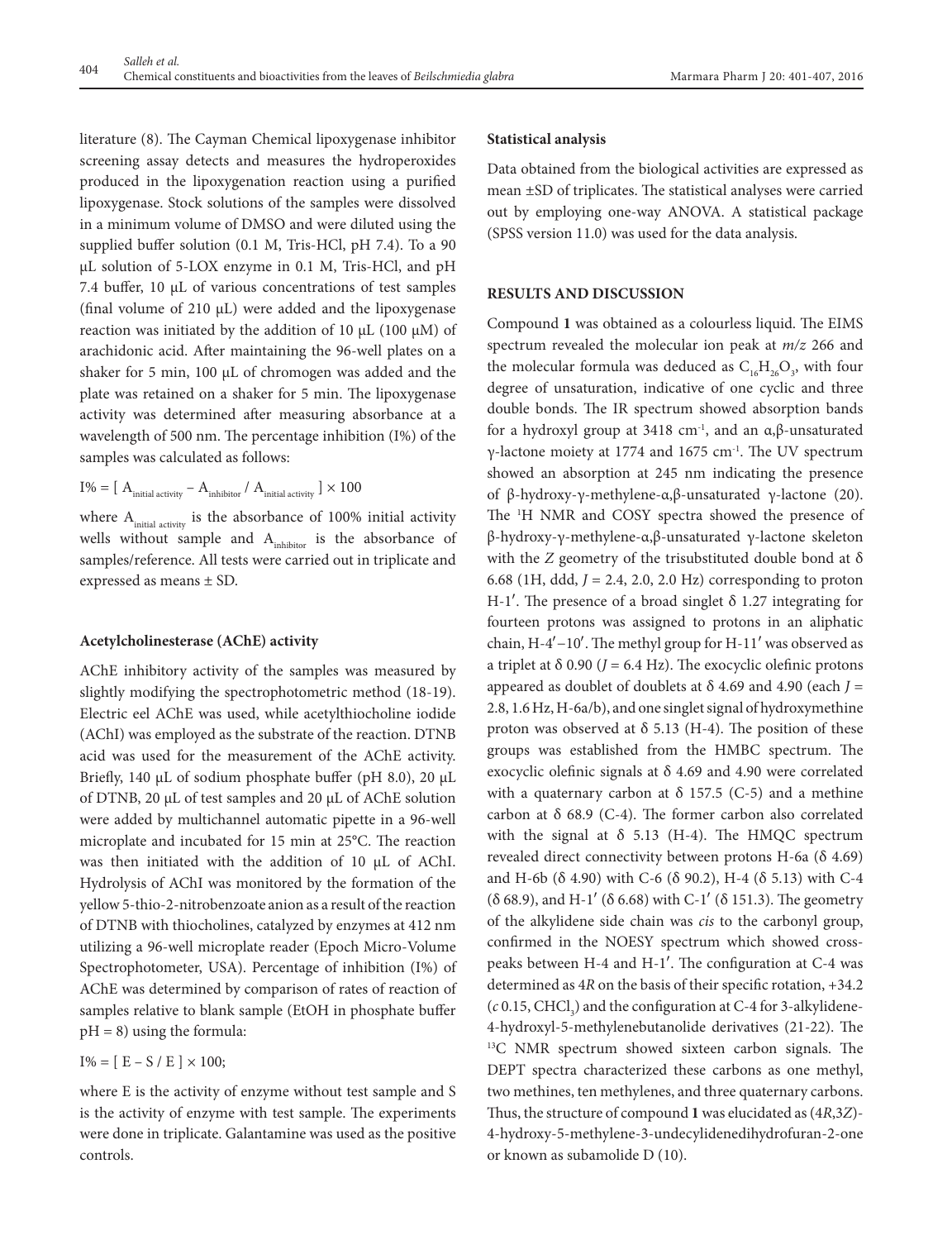Compound **2** was obtained as a colourless liquid. The EIMS spectrum revealed the molecular formula  $C_{16}H_{26}O_3$ , corresponding to the molecular ion peak at *m/z* 266. In the IR spectrum, the  $α, β$ -unsaturated γ-lactone moiety were observed at 1777 and 1670  $cm<sup>-1</sup>$ , while the hydroxyl group was observe at 3472 cm-1. The 1 H NMR spectrum of compound **2** was similar to that of **1** indicating the presence of β-hydroxy-γ-methylene-α,β-unsaturated γ-lactone skeleton. The trisubstituted double bond observed at δ 7.07 (1H, ddd,  $J = 2.4$ , 2.0, 2.0 Hz) assigned for H-1'. The geometry of the alkylidene side chain was *trans* to the carbonyl group on the basis of the chemical shifts of H-1' ( $\delta$  7.07) and H-2' ( $\delta$  2.43) in the  $H$  NMR spectrum. The downfield shift of H-1 $^{\prime}$  ( $\delta$ ) 7.07) compared with that of H-1<sup>'</sup> ( $\delta$  6.68) in compound 1 can be ascribed to the effect of the carbonyl group of a lactone ring. The position of these groups was established from the HMBC spectrum. Its *trans* geometry was also confirmed in the NOESY spectrum, which showed cross-peaks between H-4 and H-2′. The specific rotation of compound **2** was  $+20.8$  (*c* 0.15, CHCl<sub>3</sub>), while the stereochemistry of C-4 of compound **2** was similar to that of **1** (21-22). The 13C NMR spectrum furnished sixteen signals attributed to sixteen carbons. The DEPT spectra characterized these signals as one methyl carbon at δ 14.1 (C-11'), two methine carbons at  $\delta$  66.4 (C-4), 150.3 (C-1'), three quaternary carbons at δ 28.3 (C-3), 127.2 (C-3), 157.6 (C-5), and ten methylene carbons at  $\delta$  22.6 (C-10'), 29.3-29.6 (C-4'-8'), 29.7 (C-2'), 31.9 (C-9′), 91.4 (C-6), 166.8 (C-2). Thus, the structure of compound **2** was elucidated as (4*R*,3*E*)-4-hydroxy-5 methylene-3-undecylidenedihydrofuran-2-one or known as subamolide E (10). Other compounds, β-sitosterol **3** (11), β-sitostenone **4** (12), lupeol **5** (13), taraxerol **6** (14), and 24-methylenelanosta-7,9(11)-diene-3β,15α-diol **7** (15) were identified by comparison of their spectroscopic data with published data.

Biological activities of butanolides, such as anti-inflammatory (23), cytotoxicity (24), and anti-complement (25) have been reported to date. The isolate compounds isolated in this study, were tested for their antioxidant, antimicrobial, acetylcholinesterase and anti-inflammatory activities. The results are shown in Table 1. The antioxidant activity was evaluated by using the DPPH• free-radical-scavenging with a series of different concentrations. Compounds **1** and **2** showed weak antioxidant activity with  $IC_{50}$  values of 315.2 and 356.4 μΜ, respectively. The antimicrobial activity of the compounds exhibited from moderate to weak activities with MIC values ranging from 250−1000 μg/mL. The results are shown in Table 2. All compounds have shown weak AChE inhibitory activity using the Ellman's colorimetric method. In the LOX assay, compound **1** and **2** furnished strong activity with IC<sub>50</sub> the values of 5.1 and 5.5 μM, respectively. The IC<sub>50</sub> value for quercetin, used as a positive control, was 3.5 μM.

The chemistry of the Lauraceae family is recognized by the presence of butanolides, which isolated previously from the genus of *Litsea* (26), *Lindera* (23), *Machilus* (24), *Cinnamomum* (27), and *Alseodaphne* (28). Meanwhile, subamolides D-E have been isolated previously from the leaves of *C. subavenium* (10). Both compounds **1**-**2** are similar lactonic type compounds, subamolides A-C which had been isolated previously from the stem parts of *C. subavenium* (27). Subamolide A, an isomer of subamolide B, has been reported to induce apoptosis in human colon adenocarcinoma cell line SW480 and human urothelial carcinoma cell line NTUB1 in addition to acting as an inhibitor of human tyrosinase (27, 29-30). Furthermore, an *in vitro* antimelanoma activity has been assigned to subamolide E (10,31). As to the bioactivity of subamolide B, it has an ability to induce apoptosis in SW480 cells (27).

**Table 1.** Antioxidant, acetylcholinesterase, and lipoxygenase inhibitory activities of the isolated compounds from *B. glabra* 

| Compounds   | DPPH $\bullet$ IC <sub>50</sub><br>$(\mu M)$ | $LOXIC_{50}$<br>$(\mu M)$ | AChE $IC_{50}$<br>$(\mu M)$ |  |
|-------------|----------------------------------------------|---------------------------|-----------------------------|--|
| (1)         | 315.2<br>5.1                                 |                           | NA                          |  |
| (2)         | 356.4                                        | 5.5                       | NA                          |  |
| (5)         | NA                                           | 35.0                      | 91.3                        |  |
| (6)         | NA                                           | 54.1                      | 79.5                        |  |
| (7)         | NA                                           | 30.5                      | NA                          |  |
| <b>BHT</b>  | 84.0                                         |                           |                             |  |
| Quercetin   | -                                            | 3.5                       |                             |  |
| Galantamine |                                              | -                         | 40.7                        |  |

Data represent as mean ± SD of three independent experiments; NA – not active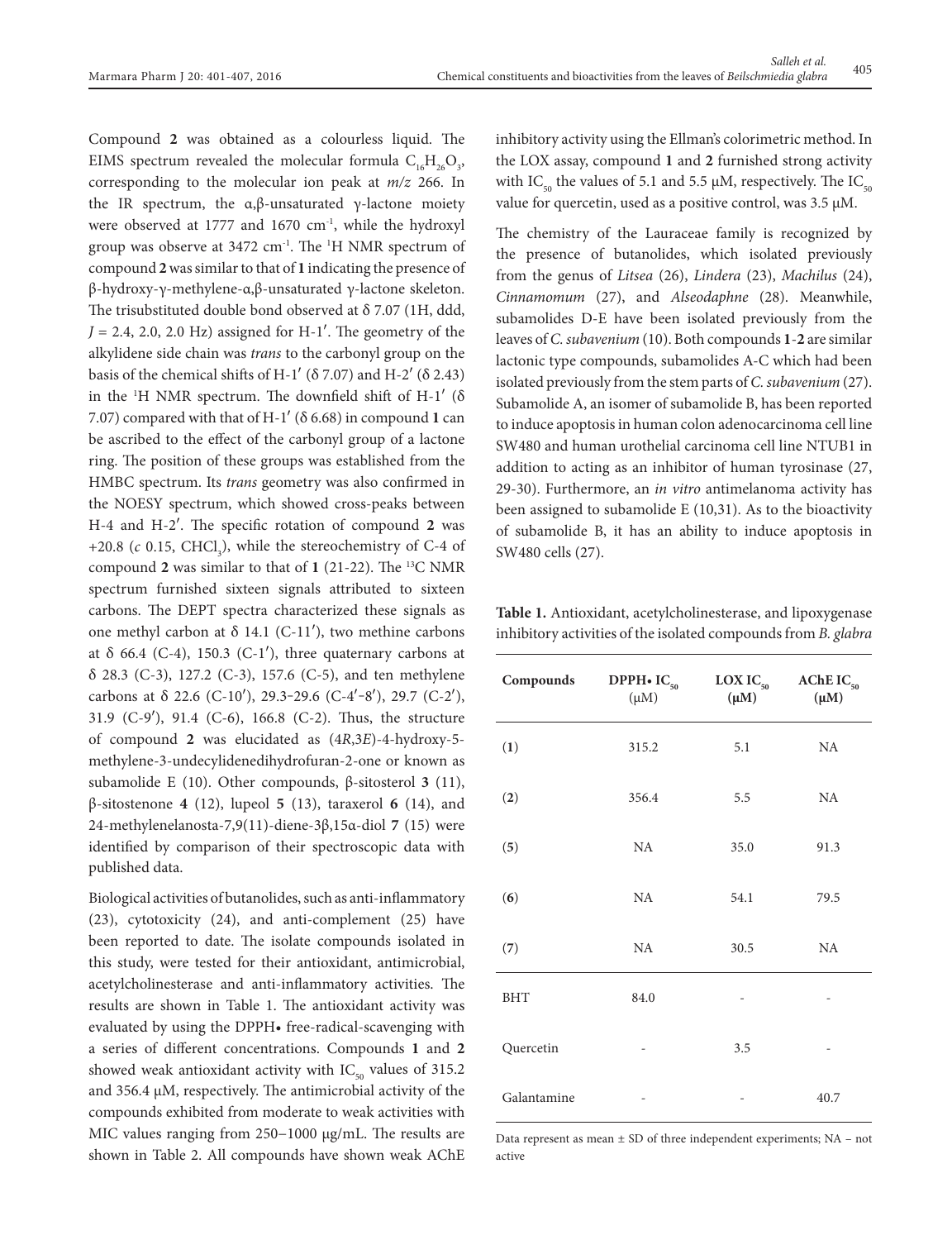| Compounds/<br>Microbes |                                  | <b>Bacillus</b><br>subtilis | Staphylococcus<br>aureus | Pseudomonas<br>aeruginosa | Escherichia<br>coli | Aspergillus<br>niger | Candida<br>glabrata |
|------------------------|----------------------------------|-----------------------------|--------------------------|---------------------------|---------------------|----------------------|---------------------|
| (1)                    | <b>MIC</b>                       | 250                         | 250                      | 500                       | 1000                | 250                  | 1000                |
|                        | <b>MBC</b>                       | 500                         | 500                      | 1000                      | >1000               | 500                  | >1000               |
| (2)                    | <b>MIC</b>                       | 250                         | 250                      | 500                       | 1000                | 250                  | 1000                |
|                        | <b>MBC</b>                       | 500                         | 500                      | 1000                      | >1000               | 500                  | >1000               |
| (5)                    | <b>MIC</b>                       | 250                         | 250                      | 250                       | 500                 | 250                  | 250                 |
|                        | <b>MBC</b>                       | 250                         | 500                      | 250                       | 500                 | 500                  | 250                 |
| (6)                    | <b>MIC</b>                       | 500                         | 500                      | 1000                      | 1000                | 500                  | 500                 |
|                        | <b>MBC</b>                       | 1000                        | 1000                     | >1000                     | >1000               | 1000                 | 1000                |
| (7)                    | <b>MIC</b>                       | 500                         | 500                      | 1000                      | 1000                | 500                  | 1000                |
|                        | $\mathbf{M}\mathbf{B}\mathbf{C}$ | 500                         | 500                      | >1000                     | >1000               | 1000                 | 1000                |
| SS                     | <b>MIC</b>                       | 7.8                         | 7.8                      | 7.8                       | 7.8                 | ND                   | ND                  |
|                        | MBC                              | 7.8                         | 7.8                      | 7.8                       | 7.8                 | ND                   | N <sub>D</sub>      |
| <b>NYS</b>             | MIC                              | $\rm ND$                    | ND                       | <b>ND</b>                 | ND                  | 7.8                  | $7.8\,$             |
|                        | <b>MBC</b>                       | ND                          | <b>ND</b>                | ND                        | ND                  | 7.8                  | 7.8                 |

**Table 2.** Antimicrobial activity of the isolated compounds from *B. glabra*

Results of MIC/MBC/MFC in µg/mL; SS - Streptomycin sulphate; NYS – Nystatin; ND – not determined

#### **CONCLUSION**

To the knowledge of the authors, this is the first report on butanolides from genus *Beilschmiedia*. This study revealed that the butanolides showed promising lipoxygenase inhibitory activity but poor DPPH and AChE activities. The isolated compounds should be further evaluated to develop safe agents to be introduced in modern therapy. Further studies should be made to reveal the mode of action of butanolides which might be helpful in understanding possible roles in human physiology.

# **ACKNOWLEDGEMENTS**

The authors would like to thank Ministry of Science, Technology and Innovation Malaysia (MOSTI) for financial support under vote Q.J130000.2526.03H93 (GUP) and the Department of Chemistry, Faculty of Science, Universiti Teknologi Malaysia for research facilities.

*Beilschmiedia glabra* **yapraklarıından izole edilen kimyasal bileşenlerin biyolojik etkinleri**

## **Öz**

*Beilschmiedia glabra* yapraklarından, butanolit türevi iki bileşik ; subamolit D (**1)** ve subamolit E (**2)** ile birlikte β-sitosterol (**3)**, β-sitostenon (**4)**, lupeol (**5)**, tarakserol (**6)**, and 24-metilenlanosta-7,9(11)-dien-3β,15α-diol (**7**) de izole edilmiştir. İzole edilen bileşiklerin yapıları spektroskopik yöntemlerle aydınlatılmış ve elde edilen veriler literatür verileri ile karşılaştırılmıştır. Bileşikler, DPPH• radikal tutucu, antimikrobiyel, antikolinesteraz ve lipooksijenaz inhibitor etkileri açısından değerlendirilmişlerdir. Bileşik **1** ve **2**, sırasıyla 5.1 ve 5.5 μM IC<sub>50</sub> değerleri ile en yüksek lipooksijenaz inhibitörü etkinliği göstermişlerdir. Tüm bileşikler; zayıf DPPH• radikal tutucu, antimikrobiyel, asetilkolinesteraz inhibitörü etkinlik göstermişlerdir.

**Keywords:** Lauraceae, *Beilschmiedia*, DPPH•, antimikrobiyel, asetilkolinesteraz, lipooksijenaz